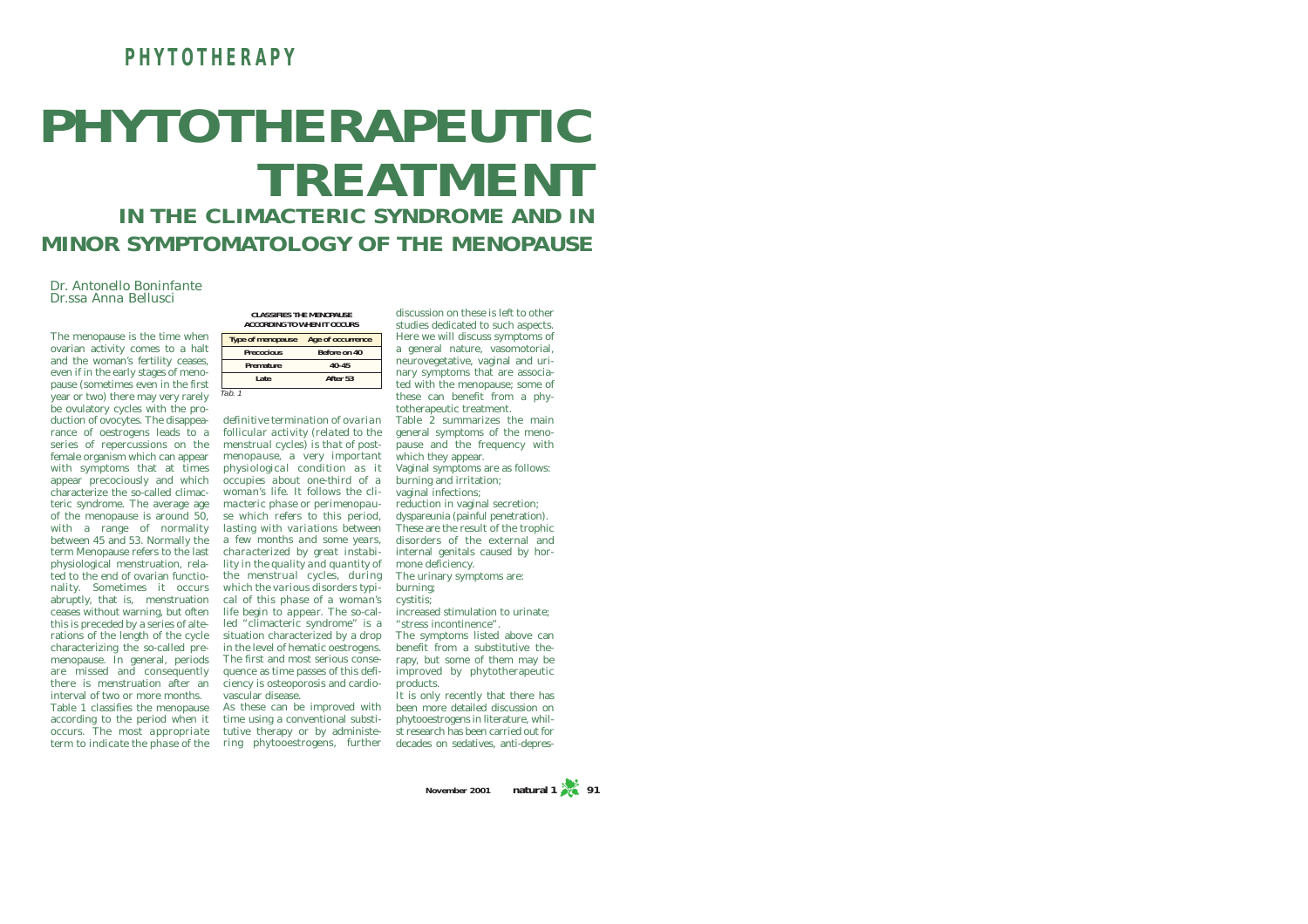#### **MEDICINAL PLANTS RECOMMENDED IN THE TREATMENT OF ASTHENIA, ANXIETY, INSOMNIA AND DEPRESSION**

| <b>AUTHORS</b>              | <b>Boninfante</b><br><b>Mascolo</b><br>Mucci                                             | Capasso<br>Grandolini                                                                  | <b>Braggio</b><br>Chej<br>Gamacchio                                           | <b>Suozzi</b>                                                         | <b>Weiss</b>                                                           |
|-----------------------------|------------------------------------------------------------------------------------------|----------------------------------------------------------------------------------------|-------------------------------------------------------------------------------|-----------------------------------------------------------------------|------------------------------------------------------------------------|
| <b>Disorders</b>            |                                                                                          |                                                                                        |                                                                               |                                                                       |                                                                        |
| Psycho-physical<br>asthenia | Hawthorn<br>Damiana<br>Fleuterococcus<br>Ginkgo biloba<br>Ginseng<br>Rosemary            | Ginseng<br>Eleuterococcus                                                              |                                                                               | <b>Bitter</b><br>and sweet<br>orange<br>Fleuterococcus<br><b>Oats</b> |                                                                        |
| Anxiety                     | Hawthorn<br>Camomile<br>Hops<br>Lemon balm<br>Passion flower<br>Lime blossom<br>Valerian | Valerian<br>Camomile<br>Hops<br>I avender<br>St. John's wort Valerian<br>Passionflower | Yarrow<br>Angelica root<br>Orange blossom Passionflower orange<br>Camomile    | Rasil<br>Lemon balm Bitter<br>Thyme<br>Lemon verbena Kawa-kawa        | Oats.<br>Escholtzia<br>Hops<br>Lemon balm<br>Passionflower<br>Valerian |
| <b>Depression</b>           | St. John's wort                                                                          | St. John's wort Basil                                                                  | Caryophyllata<br>Chinaroot<br>Liquorice<br>I emon balm<br>Rosemary<br>Bogbean |                                                                       | St. John's wort<br>Kawa-kawa<br>Rauwolfia                              |

which act specifically on phlogosis and its manifestations. Table 5 shows the drugs most highly recommended in literature. From the indications, there emerges a group of drugs with the activities shown above.

(Fitostudio Natura) camomile fluid extract 20g calendula fluid extract 30g - mint 5g – purified water q.s for 100g dilute four tablespoon in 200 ml of warm water Anti-inflammatory cream (Fitostudio – Natura) St. John's wort fluid extract 10g - Calendula Fluid Extract 5g - Camomile Fluid Extract 5g-Cream base q.s. for 100g *Apply three times a day on the parts concerned.* This is a formulation of drugs

Anti-mycotic lotion

### **FORMULARY**

Anti-phlogistic lavender

with an appreciable anti-inflammatory and antiseptic power. It is a valid complement for basic therapies and an alternative to cortisone in minor forms.

(Fitostudio Natura) (Essential oils.) Eugeni caryophillus - thymus vulgaris ana 2-5% peppermint 1% - in oil of sweet almonds. *Local applications as necessary*

This preparation aims to reduce local symptomatology, concentrating on two drugs with proven anaesthetic power. Decoction of alchemilla (Capasso

– Grandolini) Alchemilla vulgaris herba 100 g – water 1000 ml

Boil for five-ten minutes, strain and use for vaginal douches. This formulation is based on an astringent drug containing tannins. "It can be of help in vulva irritation and in cases of excessive vaginal secretion".

Ointment for irritation (Douraffourd, D'Hervicourt,

Lapraz)

Geranium Essential oil. 0.025g – Camomile Essential oil 0.10g – Sage Essential oil. 0.10g – transcutaneous excipient q.s. for 100g The authors attribute anti-allergic properties to the drugs indicated

sants and antisudorifics. Before a therapeutic approach, the meno-

**Headache 38 Insomnia 32**

**with proneness to cry 30**

**Depression**

**Symptom Frequency (%) Definition**

**Hot flushes: 55 These represent the most classic disorder of**

**a cold sweat.**

**Tiredness 43 This is a symptom of variable extent and is generally**

**Irritability** 41 **Associated with depression it may be part of the** 

**"youth". Profuse sweating 39 Often at night and associated with vasomotorial disorders.**

**Palpitations Palpitations <b>These are the result of a sudden increase in the** 

**the region of the sternum. They may occur up to 15-20 times a day. The hot flushes may appear several times during the day and even at night, disturbing sleep and thus causing insomnia and palpitations linked to a temporary increased heartbeat. Hot flushes are not a phenomenon of concern, but they can be very troublesome and cause a sense of irritation in those suffering from them.**

**menopause; they affect about 80% of women and on average continue for a couple of years, but in 25% of cases they may continue for over 5 years. They appear with a sensation of intense heat which runs through the whole body like a wave, lasts from 30 seconds to 2 minutes and generally ends with**

**They are usually localized on the face, neck and in** 

**influenced by pre-existing individual aspects or by concomitant socio-environmental factors.**

**profile of this pathology, associated with insomnia. It is the consequence on the one hand of the hormonal deficiency of this period, on the other it is the expression of malaise and the value that women still attribute today to fertility and the loss of** 

**Weight increase 60 Associated** 

delines for behaviour to follow or modify during the menopause. **PHYTOTHERAPY IN THE CLI-MACTERIC SYNDROME**

As said earlier, the climacteric syndrome is the series of disorders which arise in premenopau-



struation.

**heartbeat; in general they are transitory; they are often associated with hot flushes**

> sness; insomnia; the treatment of vaginal disorders; burning and irritation; vaginal infections; reduction in vaginal secretion; dyspareunia (painful penetration); the treatment of urinary troubles; urinary burning; cystitis.

after the cessation of the last men-

Treatment of asthenia and mood disorders.

se and may continue for years Table 4 summarizes the main

drugs suggested by some experts in the treatment of mood disorders and asthenia

#### **FORMULARY**

**For asthenia Tonic decoction (Fitostudio-Natura Cremona)** ginseng root 20g – fenugreek plant 20g – hawthorn flowers and leaves 20g – lemon balm leaves 20g – rosemary plant 20g 5% decoction Take one cup twice a day. **Anti-asthenia capsules (Fitostudio-Natura Cremona)** ginseng dry extract 50g – St. John's wort dry extract 50g - ginkgo biloba dry extract 50g - excipents q.s. for one capsule  $1-2$  cps  $2-3$  times a day **For anxiety and insomnia Compound for Lemon Balm infusion (Formulario Nazionale F. U. IX ed.)** lemon balm leaves t.t.. 15% valerian root t.t. 25% - peppermint leaves t.t. 25% - hop aments

.t. 35% a tablespoon of the preparation Tab. 2 **HYGIENIC RULES AND BEHAVIOUR** in a cup of boiling water, in infusion for 10 minutes. One-three cups during the day Tranquillizing capsules (Fitostudio-Natura Cremona) kava–kava dry extract 200mg – lemon balm dry extract 100mg – excipients q.s. for one capsule 1–2 cps two-three times a day Infusions for menopause disorders (Suozzi) A) poppy 5g – orange blossom 15g – passionflower 20g 5g of the mixture in water 450g. Boil for seven minutes: leave until lukewarm. Take half an hour before going to bed.

during the day Syrup of St. John's wort compound (Fitostudio-Natura Cremona) St. John's wort Fluid extract 20g – Lemon balm T.M. 20g - Ginseng Fluid extract 10g – Apple Concentrate 50g 1-2 tablespoons 3-5 times a day Treatment of vaginitis and vulvitis For these disorders, the most useful drugs are: antiseptic and antimicrobial drugs mainly for local use and drugs with an anti-inflammatory power

B) passionflower 10g – sage 30g –

C) sage  $20g -$  hawthorn  $10g$ mint 5g – lemon balm 5g 8g of the mixture in 500cc of water; boil for 7 minutes and take in the mornings and after lunch.

Infusion of St. John's wort (Capasso - Grandolini) St. John's wort plant 2.5g – boi-

Leave to infuse for 5 minutes; strain and drink one glass twice

marioram 10g

For depression

ling water 150ml

**TO ADOPT IN MENOPAUSE**

| pay attention to diet,                     |
|--------------------------------------------|
| stop smoking,                              |
| · limit consumption of alcohol,            |
| · do physical activity                     |
| · take care of personal appearance         |
| (use beauty products and everything        |
| that helps you feel in form and at ease)   |
| enrich the day with pleasant               |
| and interesting activities,                |
| go out,                                    |
| make new friends and                       |
| remember that you have many years          |
| ahead of you to enjoy and to fill with the |
| things that you have always wanted to do,  |
| knowing that it is a right you have        |
| deserved and not because                   |

Tab. 3